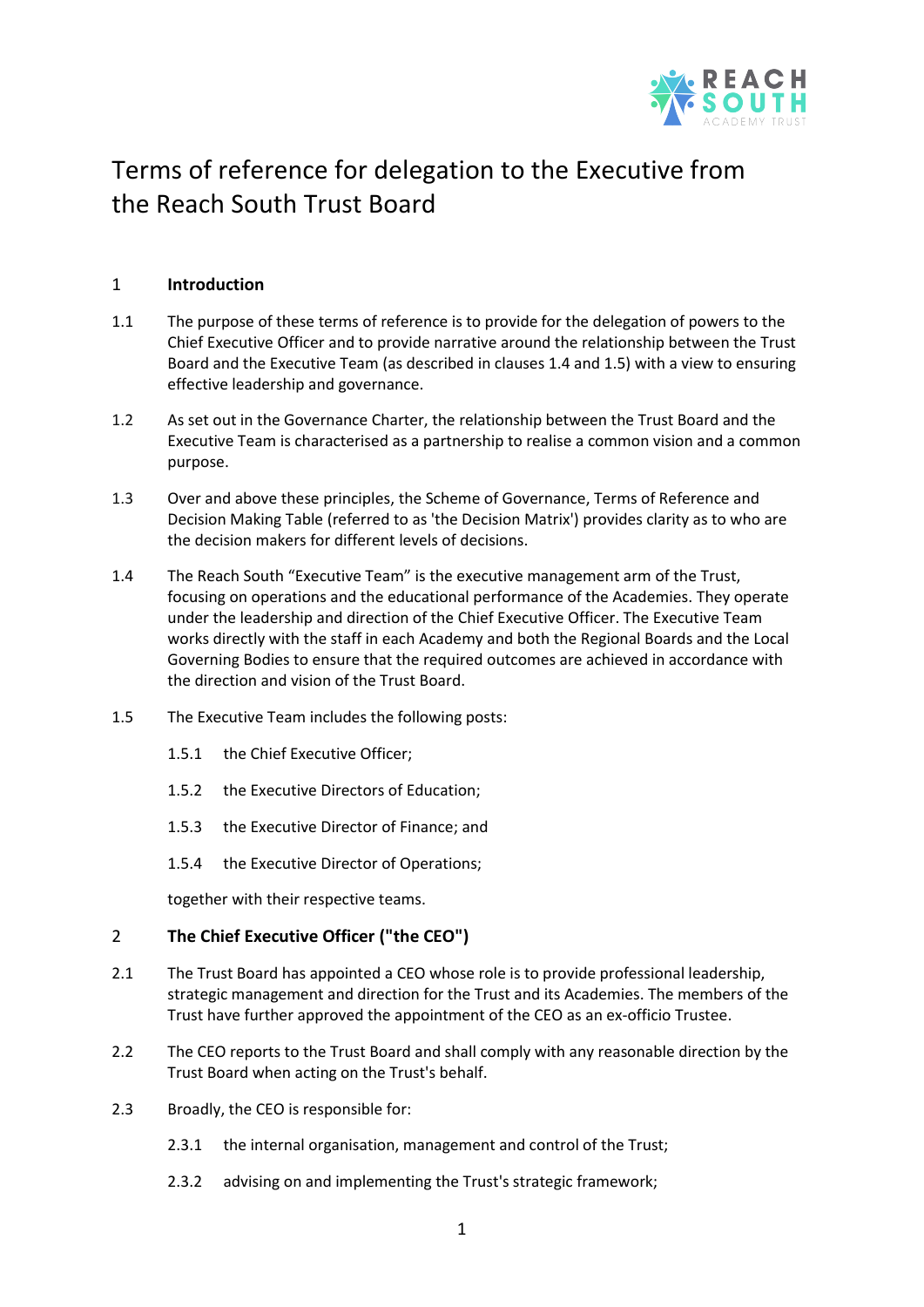

- 2.3.3 the implementation of all policies approved by the Trust Board; and
- 2.3.4 any further item identified for the Executive Team under the Decision Matrix;

subject to any restrictions made by the Trust Board.

2.4 The CEO will formulate aims, objectives, policies and targets for the Trust Board to consider, and will report to the Trust Board on progress at each meeting.

# 3 **The Executive Team**

3.1 In fulfilling his or her role, the CEO is assisted by the Executive Team, in particular:

3.1.1 Education performance management is delegated by the CEO to the Executive Directors of Education;

- 3.1.2 the day-to-day oversight and implementation of the budget is delegated by the CEO to the Executive Director of Finance ; and
- 3.1.3 the business plan development and policy coordination and its implementation is delegated by the CEO to the Executive Director of Operations.
- 3.2 The CEO may delegate such functions across the Executive Team as he or she may reasonably consider appropriate.

# 4 **The Accounting Officer**

- 4.1 The CEO shall have the role of Accounting Officer as set out in the academies financial handbook (**"the Handbook"**).
- 4.2 The role includes ensuring high standards of probity in the managements of public funds and in particular:
	- 4.2.1 **value for money** this is about achieving the best possible educational outcomes through the economic, efficient and effective use of resources.
	- 4.2.2 **regularity**  dealing with all items of income and expenditure in accordance with legislation, the terms of funding agreement and the Handbook, and compliance with the trust's internal procedures.
	- 4.2.3 **propriety** the requirement that expenditure and receipts should be dealt with in accordance with Parliament's intentions and the principles of parliamentary control – this covers standards of conduct, behaviour and corporate governance.
- 4.3 Included in the responsibilities of the Accounting Officer is a duty to take appropriate action if the Trust Board (or a Regional Board/ a Local Governing Body) or the Chair of the Trust Board is contemplating a course of action that the Accounting Officer considers would infringe the requirements of propriety or regularity (including the provisions of the Funding Agreement or other documents setting out the financial duties of the Trust Board or of any other rules governing the conduct of the Trust Board), or would not represent prudent or economic administration, or the efficient or effective discharge of the Trust Board's functions.
- 4.4 The Accounting Officer may delegate or appoint others, such as the Finance Director, to assist in carrying out these functions.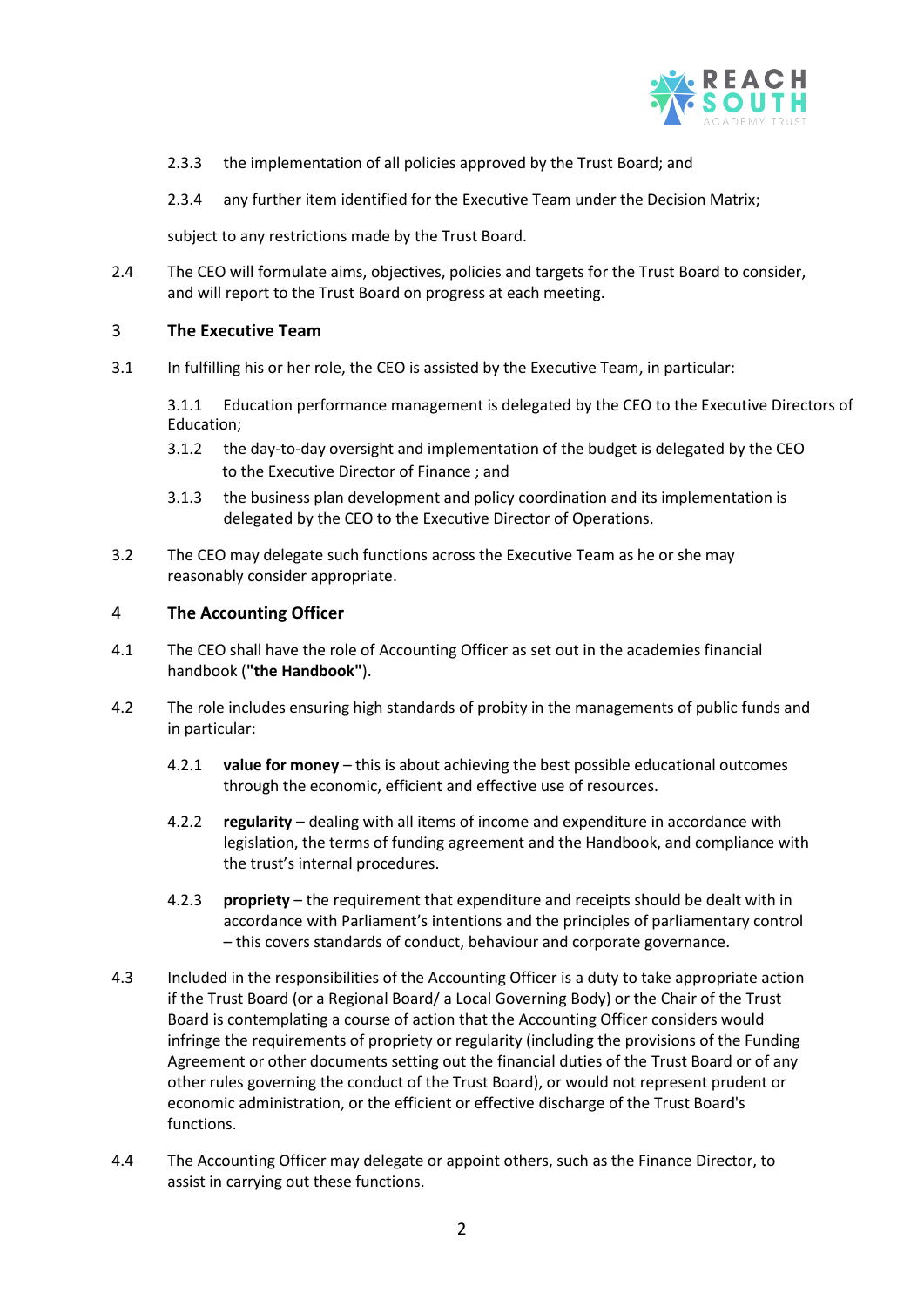

## 5 **Matters reserved to the Trust Board**

- 5.1 Matters which are expressly reserved to the Trust Board are set out in Appendix 3 of the 'Terms of Reference for the Reach South Board of Trustees' or as otherwise specified in the Decision Matrix or as otherwise specified by the Trust Board.
- 5.2 In determining the division of roles between the Trust Board and the CEO (and the wider Executive Team), the Trust Board will have regard to the following principles:
	- 5.2.1 non-executive powers must be exercised by the Trustees personally and may not be delegated;
	- 5.2.2 except when it is impracticable to do so, executive powers should be delegated to the CEO, who may authorise further delegation; and
	- 5.2.3 every act of delegation is only a delegation of powers and does not relieve the Trustees of responsibility.

## 6 **Reporting to the Trust Board**

- 6.1 The CEO is responsible for the matters delegated to him or her by the Trust Board but the Trust Board retains responsibility for all strategic decisions in relation to the Trust, which the CEO will ensure are considered by the Trust Board.
- 6.2 In order to assist the Trust Board to safeguard and apply the Trust's assets in the most effective manner, the CEO will ensure that any significant or material matter that arises in the course of the Trust's operations is reported to the Trust Board, including in particular:
	- 6.2.1 *special risk management issues, including insurance limits*
	- 6.2.2 *the avoidance of wrongful or fraudulent trading*
	- 6.2.3 *any correspondence from a regulator of a negative nature*
	- 6.2.4 *matters which fall within the Charity Commission's definition of 'serious incidents' which require a report to the EFA*
	- 6.2.5 *any matters which require referral to the Trust Board under the scheme of delegation of financial powers*
	- 6.2.6 *the acquisition and disposal of assets or liabilities with a value in excess of a % set by the Board of the Trust's net assets or income*
	- 6.2.7 *investments and capital projects which are material in the context of the Trust's net assets or income and*
	- 6.2.8 *contracts which are not in the ordinary course of the Trust's operations.*
- 6.3 The CEO (or a member of the Executive Team in his or her absence) shall:
	- 6.3.1 provide a report to the Trust Board in writing; and
	- 6.3.2 attend the Trust Board meeting to discuss the report, other relevant issues and answer questions.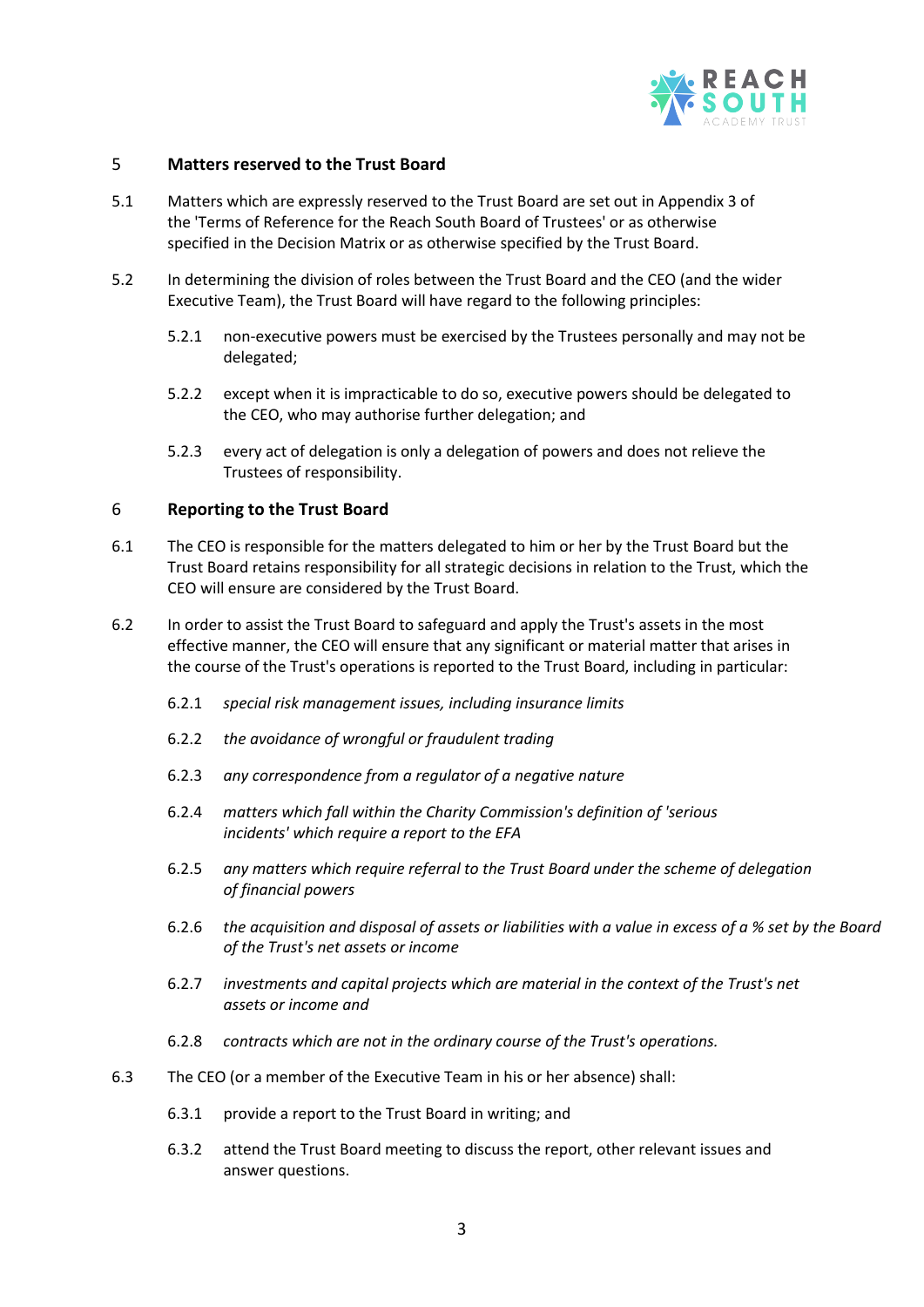

6.4 The CEO shall maintain regular contact with the Chairman of the Trust Board between Trust Board meetings and share all relevant information with them concerning the welfare and good reputation of the Trust, the Academies and their community.

# 7 **The relationship between the Trust Board and the CEO**

- 7.1 It is the role of the Trust Board to act as a critical friend to the CEO. The relationship between the Trust Board and the CEO should be one of mutual trust, confidence and candour if the Trust is to succeed.
- 7.2 The Trust Board will support and oversee the work of the CEO and hold them accountable for the authority that is delegated to them and how they exercise it. The Trust Board will not without good cause and consultation (where practicable) interfere in the exercise of the CEO's executive powers and in particular, the role of the CEO in overseeing its work.
- 7.3 The Trust Board must ask the CEO questions that ought to be asked and to satisfy themselves that the Trust is being properly conducted. The CEO must give the Trust Board enough information to ensure they are fulfilling their duties properly and expeditiously.
- 7.4 The Trust Board must fully consider any views and proposals relating to any matter within the non-executive powers of the Trust Board which may be submitted to them by the CEO or another member of the Executive Team.
- 7.5 When exercising his professional judgement, the CEO acts not only as the chief executive officer of the Trust but as an advisor to the Trust Board. Accordingly, the Trust Board should follow the CEO's advice unless they have good reason not to do so.
- 7.6 The Trustees are entitled to trust the CEO and the wider Executive Team until there is reason to distrust them. However, the Trust Board should exercise reasonable supervision and ask questions that ought to be asked.
- 7.7 Any issues surrounding the performance of the CEO should be raised directly with the Chair of the Trust Board, and likewise, any concerns the CEO have over the Trust Board or one of its number should be raised with the Chairman (or the Vice-Chairman in the case of the Chairman).

## 8 **Appraisal**

8.1 The CEO's performance is appraised annually by the Remuneration Committee under its terms of reference. The Remuneration Committee shall ordinarily consult with the Executive Team in relation to the performance of the CEO before the appraisal takes place.

## 9 **Adoption and circulation**

- 9.1 These terms of reference were approved and adopted by a resolution of the Trust Board passed at a meeting held on [• 00 month year] and take effect from [• 00 month year].
- 9.2 These terms of reference shall be circulated to the Trust Board, the CEO, the wider Executive Team and others at the discretion of the Chairman of the Trust Board.